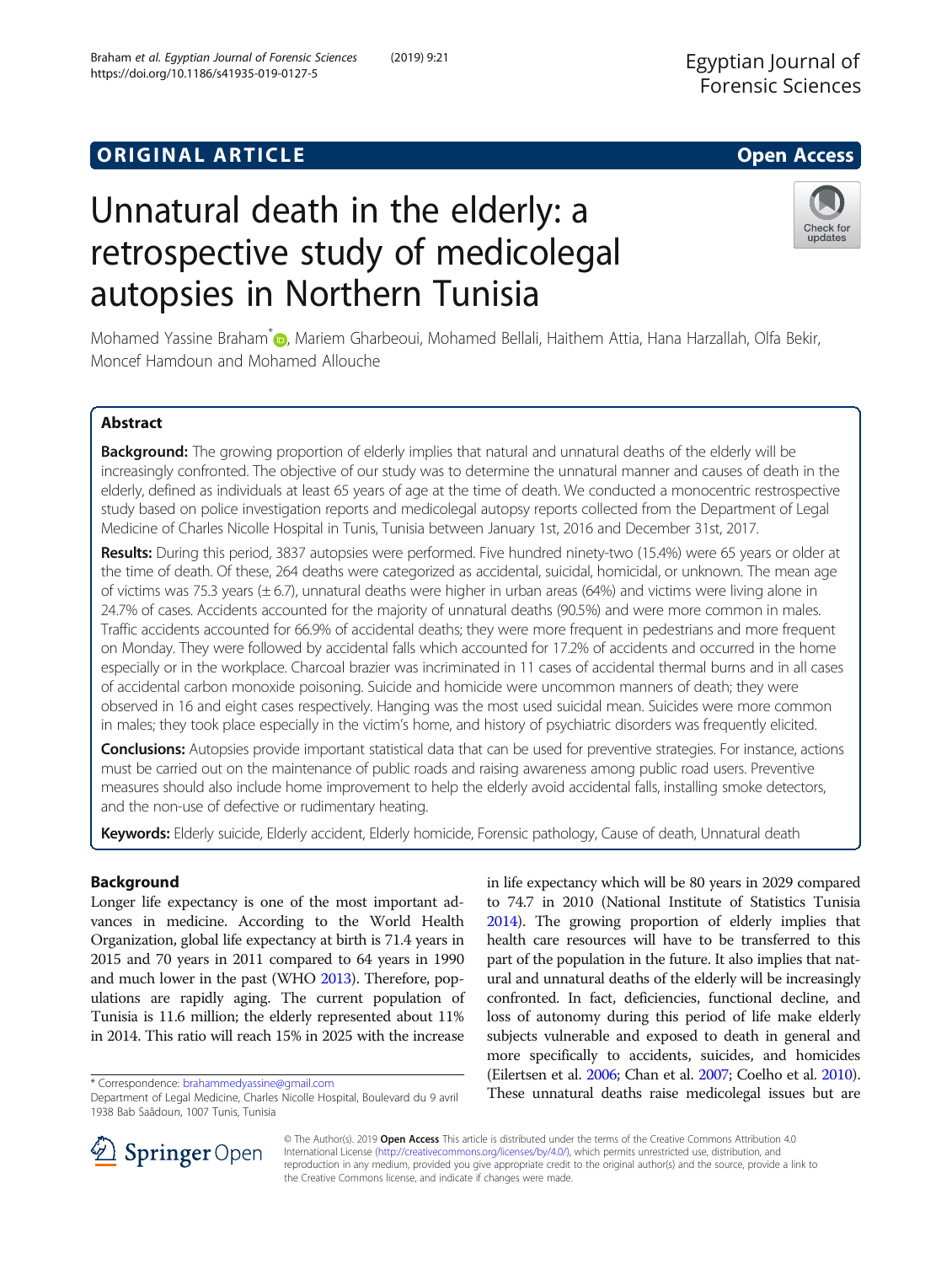<span id="page-1-0"></span>also of considerable medical and social significance. They are the source of questions about the causes, the risk factors, and the particular circumstances surrounding them.

In order to obtain reliable information about these deaths and to allow a better knowledge of the phenomenon, it is necessary to study the results of forensic autopsies. In this way, preventive strategies can be developed. The objective of our study was to determine the unnatural manner and causes of death in older people, defined as individuals of at least 65 years of age at the time of death.

#### Materials and methods

We conducted a monocentric retrospective study. The data was collected from the police investigation reports and the medicolegal autopsy reports from the Department of Legal Medicine of Charles Nicolle Hospital in Tunis, Tunisia between January 1st, 2016 and December 31st, 2017. The inclusion criteria were that the deceased was 65 years or older at the time of death and that the manner of death was considered unnatural upon forensic autopsies. Our study was carried on a representative sample of the Tunisian population. In fact, 42% of the Tunisian population is located in the ten governorates of northern Tunisia and for this population, postmortem examinations are

Table 1 Distribution of unnatural deaths epidemiological data

performed in the Department of Legal Medicine of Tunis where the study were conducted. Pre-existing health conditions, based on information from family and friends, were recorded from the police reports and medical records. Premortem diagnoses were categorized into cardiovascular, pulmonary, cerebrovascular, neurological, cancerous, psychiatric, and finally alcohol and drug abuse. Results from toxicological analyses were also recorded. The manner of death was registered as accidental, suicidal, homicidal, or unknown.

The statistical package SPSS for Windows, version 20.0 was used in the analyses of the results.

#### Results

Of the 3837 forensic autopsies performed in that period, 592 (15.4%) were 65 years or older at the time of death. Of these, 264 deaths were categorized as accidental, suicidal, homicidal, or unknown. The manner of death was natural in the rest of the cases. Table 1 below illustrates the distribution of unnatural deaths epidemiological data. Accidents accounted for the majority of unnatural deaths with 90.5% ( $n = 239$ ). Men accounted for 74.6% ( $n = 197$ ) and the mean age was 75.3 years  $(\pm 6.7)$ . Specifically, the mean age of victims was 76  $(\pm 4.3)$  in accidental deaths,

|                         | Accidents      | Suicide          | Homicide         | Unknown        | Total $n$ $(\%)$ |
|-------------------------|----------------|------------------|------------------|----------------|------------------|
| Number of cases         | 239            | 16               | 8                | 1              | 264              |
| Gender                  |                |                  |                  |                |                  |
| Male                    | 177            | 12               | $\overline{7}$   | 1              | 197 (74.6%)      |
| Female                  | 62             | $\overline{4}$   |                  | $\circ$        | 67 (25.4%)       |
| Mean age                | 76 $(\pm 4.3)$ | 71.1 $(\pm 5.5)$ | 73.2 $(\pm 7.2)$ | 76             | 75.3 $(\pm 6.7)$ |
| Occupation              |                |                  |                  |                |                  |
| Retired                 | 167            | $10$             | 5                |                | 182 (68.9%)      |
| Day laborer             | 73             | 6                | 3                | $\overline{1}$ | 82 (31.1%)       |
| Marital status          |                |                  |                  |                |                  |
| Single                  | 47             | $\mathbf{1}$     | $\mathbf{1}$     | $\circ$        | 49 (18.6%)       |
| Married                 | 181            | 12               | 5                | 1              | 199 (75.4%)      |
| Widower                 | 5              | $\overline{2}$   |                  | $\circ$        | 8 (3%)           |
| Divorced                | 6              | $\mathbf{1}$     |                  | $\mathbf 0$    | 8 (3%)           |
| Origin                  |                |                  |                  |                |                  |
| Urban                   | 154            | 12               | 3                | $\mathbb O$    | 169 (64%)        |
| Rural                   | 85             | 4                | 5                |                | 95 (36%)         |
| Organic disease history |                |                  |                  |                |                  |
| Cardiovascular disease  | 57             |                  |                  |                | 70 (26.5%)       |
| Pulmonary disease       | 13             |                  |                  |                |                  |
| Mental disease history  |                |                  |                  |                |                  |
| Depression              | 3              | 5                |                  |                | 16 (6%)          |
| Schizophrenia           |                | 4                |                  |                |                  |
| Dementia                | 3              | $\mathbf{1}$     |                  |                |                  |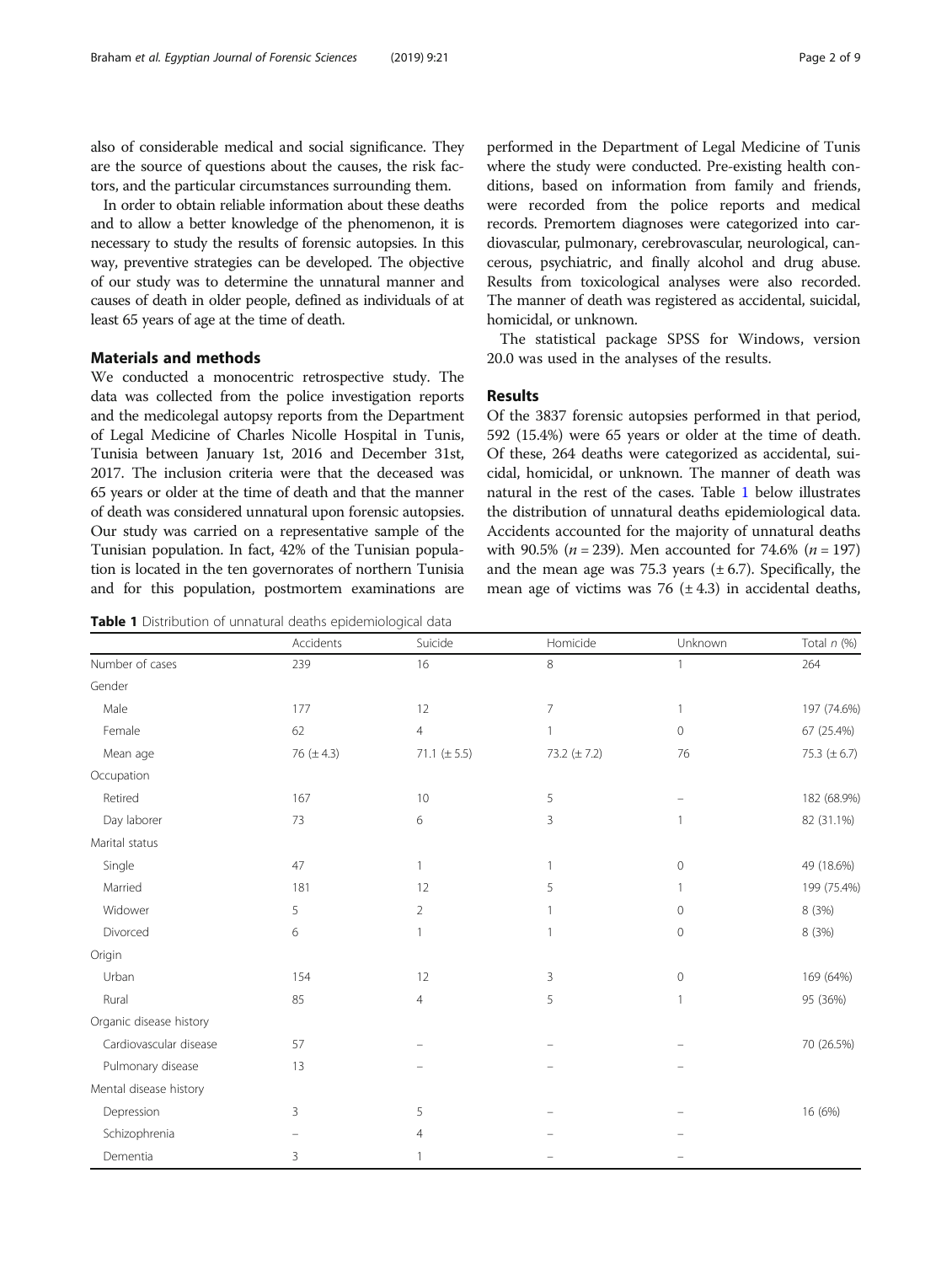71.1 ( $\pm$  5.5) in suicides, and 73.2 ( $\pm$  7.2) in homicides. Then,  $68.9\%$  ( $n = 182$ ) of the victims were retired and 31.1% ( $n = 82$ ) were day laborers. Further, 24.6% ( $n = 65$ ) of the victims were living alone (single, widower, or divorced). Unnatural deaths were higher in urban areas ( $n =$ 169; 64%). Pre-existing health conditions were found in 86 (32.9%) victims. Organic disease history were only found in victims of accidents, in fact  $23.8\%$  ( $n = 57$ ) of them had cardiovascular disease and 5.4% ( $n = 13$ ) had pulmonary disease. As for mental disease history, it concerned 6% (n = 16) of the victims.

#### Accidental deaths

Among accidental deaths, traffic accidents accounted for 66.9% ( $n = 160$ ), followed by falls which accounted for 17.2%  $(n = 41)$ . The number and gender of victims for each type of accident is represented in Fig. 1.

Regarding traffic accidents, we found a male predominance  $(n = 120; 75%)$ ; the mean age of victims was 75.9 (± 6.6) and the mean age for men and women was 75.5 years  $(\pm 6.4)$  and 77.3 years  $(\pm 7.4)$  respectively. Sixty percent ( $n = 96$ ) lived in urban areas. Pedestrians accounted for 75% ( $n = 120$  $n = 120$  $n = 120$ ). Table 2 illustrates traffic accidents epidemiological data.

Pedestrians were older than drivers (76 vs. 72) and significantly older than motorcyclists (76 vs. 72) ( $p < 0.05$ ). Traffic accidents were more frequent on Monday ( $n = 60$ , 37.5%). One hundred four victims died in the hospital after a short period of time not exceeding 48 h. One victim died of pulmonary embolism after being discharged from the hospital. Forty (25%) victims had a history of cardiovascular disease and 13 (8.1%) had a history of chronic obstructive pulmonary disease.

Sixty-five victims died as a result of domestic accidents which represented 27.2% of accidental deaths. Domestic accidents epidemiological data is illustrated in the Table [3.](#page-4-0) The causes were falls, thermal burns, and carbon monoxide poisoning. The mean age of victims was 75.7 years  $(\pm 6.8)$ . Thirty-three (50.8%) victims were living alone (single, divorced, or widower). Domestic accidents occurred mostly in winter  $(n = 29, 44.6\%).$ Seventeen (26.2%) victims had cardiovascular diseases and six (9.2%) victims had a psychiatric history including three cases of dementia.

Falls occurred in 38 cases. Falls circumstances are illustrated in Table [4](#page-4-0). Traumatic injuries were dominated by head trauma ( $n = 33$ ) followed by pelvic trauma ( $n = 5$ ). Death was secondary to pulmonary embolism during hospital stay in four cases. Falls occurred on the stairs in all cases. Thermal burns caused by flames were observed in 20 cases, Table [5](#page-4-0) highlights their characteristics and circumstances. All these cases were third-degree burns that ranged from 20 to 80% of the body surface area, with an average of 34%. The burned body parts involved the trunk, the head, and the neck in 12 cases. The brazier was incriminated in 11 cases and the source of fire was the deflagration of a gas cylinder in six cases. In three cases, the victim's sheets caught fire in contact with a cigarette. Carbon monoxide poisoning was observed in seven cases. In six of these cases, three couples were found deceased together in their home. Poisoning was attributed to gas leakage from a coal brazier in an enclosed area in all cases. The results of the toxicological analyses showed carboxyhemoglobin concentrations above 50% in all cases.

Accidents in the workplace were objectified in five male construction workers: three fell from height and two died of blunt trauma after a wall collapsed on them. Accidental

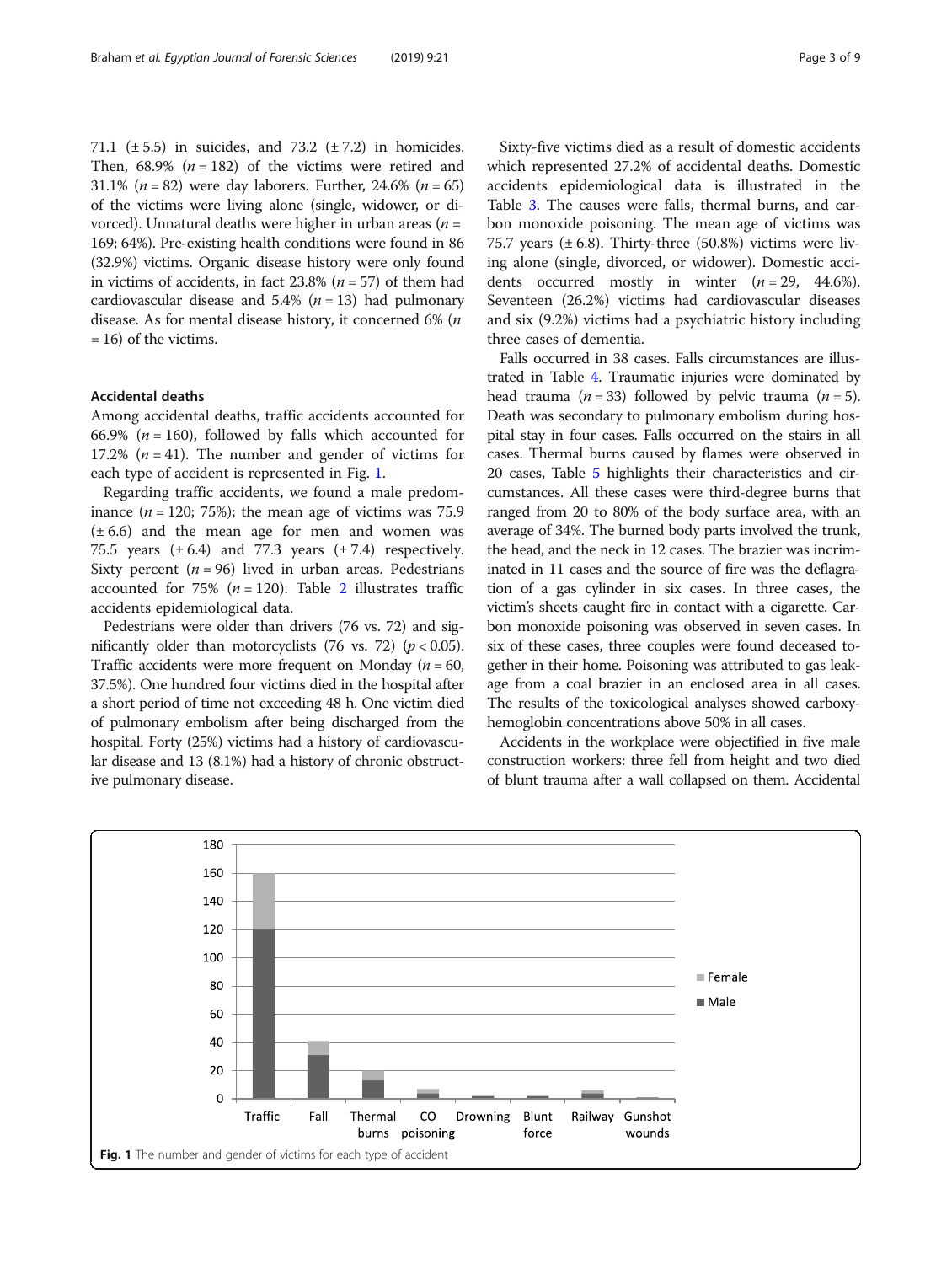|                                          |                 |                  | Pedestrian n (%) Motorcyclist n (%) Vehicle driver n (%) Passenger n (%) Pedal cyclist n (%) Total n (%) |                |                     |                   |
|------------------------------------------|-----------------|------------------|----------------------------------------------------------------------------------------------------------|----------------|---------------------|-------------------|
| Number of cases                          | 120 (75%)       | 16 (10%)         | 8 (5%)                                                                                                   | 11 (6.9%)      | $5(3.1\%)$          | 160               |
| Gender                                   |                 |                  |                                                                                                          |                |                     |                   |
| Male                                     | 85              | 16               | 8                                                                                                        | 6              | 5                   | 120 (75%)         |
| Female                                   | 35              | 0                | $\mathbf 0$                                                                                              | 5              | $\circ$             | 40 (25%)          |
| Age                                      |                 |                  |                                                                                                          |                |                     |                   |
| $65 - 69$                                | 21              | 5                | 3                                                                                                        | $\overline{2}$ | 1                   | 32 (20%)          |
| $70 - 74$                                | 27              | 6                | $\mathbf{1}$                                                                                             | $\overline{2}$ | $\overline{2}$      | 38 (23.8%)        |
| $75 - 79$                                | 34              | 3                | 2                                                                                                        | 3              |                     | 43 (26.9%)        |
| $80 - 84$                                | 22              | $\overline{2}$   | $\overline{2}$                                                                                           | $\mathbf{1}$   |                     | 28 (17.5%)        |
| $\geq 85$                                | 16              | $\overline{0}$   | $\overline{0}$                                                                                           | 3              | $\circ$             | 19 (11.8%)        |
| Mean age                                 | 76 ( $\pm$ 6.5) | 72.5 $(\pm 4.8)$ | 72 ( $\pm$ 6.6)                                                                                          | 77 $(\pm 7)$   | 74.6 $(\pm 6.3)$    | 75.9 ( $\pm$ 6.6) |
| Origin                                   |                 |                  |                                                                                                          |                |                     |                   |
| Urban                                    | 77              | $\overline{7}$   | 3                                                                                                        | 6              | 3                   | 96 (60%)          |
| Rural                                    | 43              | 9                | 5                                                                                                        | $\overline{0}$ | $\overline{2}$      | 64 (40%)          |
| Day of death                             |                 |                  |                                                                                                          |                |                     |                   |
| Monday                                   | 46              | 7                | $\overline{4}$                                                                                           | 3              | $\mathsf{O}\xspace$ | 60 (37.5%)        |
| Tuesday                                  | 12              | 3                | $\mathbf{0}$                                                                                             | $\overline{2}$ | $\mathbf{1}$        | 18 (11.2%)        |
| Wednesday                                | 8               | 0                | $\mathbf{1}$                                                                                             | 0              | $\overline{2}$      | 11 (6.9%)         |
| Thursday                                 | 10              | $\overline{2}$   | $\mathbf{1}$                                                                                             | 3              | 1                   | 17 (10.7%)        |
| Friday                                   | 16              | 1                | $\overline{2}$                                                                                           | 1              | $\mathsf{O}\xspace$ | 20 (12.5%)        |
| Saturday                                 | 19              | $\overline{2}$   | $\mathbf{0}$                                                                                             | $\overline{2}$ | 1                   | 24 (15%)          |
| Sunday                                   | 9               |                  | $\mathbf 0$                                                                                              | $\mathbf 0$    | $\mathsf{O}\xspace$ | 10 (6.2%)         |
| Organic disease history                  |                 |                  |                                                                                                          |                |                     |                   |
| Cardiovascular disease                   | 31              | 6                | $\overline{2}$                                                                                           | 0              | -1                  | 40 (25%)          |
| Chronic obstructive pulmonary<br>disease | 7               | 3                | $\mathbf{1}$                                                                                             | $\overline{2}$ | $\mathsf{O}\xspace$ | 13 (8.5%)         |

<span id="page-3-0"></span>Table 2 Distribution of traffic accidents epidemiological data

drowning in the sea was the cause of death in two men. Six victims died in railway accidents and one victim died of a gunshot wounds during a hunting accident. Table [6](#page-4-0) illustrates the epidemiological data of these accidental deaths.

#### Suicidal deaths

In our study, we identified 16 cases of suicide. Seventy-five percent  $(n = 12)$  of the victims were male and the mean age was 71.1 years  $(\pm 5.5)$ . Suicidal deaths epidemiological data is illustrated in Table [1](#page-1-0). Table [5](#page-4-0) shows the distribution of suicidal deaths circumstances. A history of psychiatric disorders was elicited ten cases: depression ( $n = 5$ ), schizophrenia ( $n = 4$ ), and dementia ( $n = 1$ ). Suicide in bereaved individuals was observed in two cases. A history of attempted suicide by slaughter and bleach poisoning was found in two victims, both schizophrenics. The suicide occurred in the victim's home in nine cases. The toxicological analyses in all suicide cases were negative. Hanging was the most used suicidal mean ( $n = 10$ ). Suicidal drowning in a canal was observed in two cases. Blunt force resulting from jumping from a height was the cause of death in three victims: from the second floor of a house, in an empty well and from a bridge. A railway suicide was observed in one case. Table [7](#page-5-0) shows the distribution of suicide deaths circumstances.

#### Homicidal deaths

Eight cases of homicide were recorded. The mean age of the victims was 73.2 years  $(\pm 7.2)$ . Death occurred in the victim's home in six cases and in a public place in two cases. Blunt trauma was the cause of death in five cases: a husband killed his 88-year-old wife by a blunt object causing head trauma in a conjugal conflict and a son killed his 74-year-old father by a stick on the head in a context of a family conflict. Three men died of a cranio-thoracic blunt trauma; the context of these homicides could not be specified. Thermal burns were the cause of death in one case; the grandson killed his 83-year-old grandfather by immolating him by fire after spraying him with gasoline in a context of family conflict. Multiple means were used in two cases; the first case was a ligature strangulation associated with a craniofacial blunt trauma in a 74-year-old man by a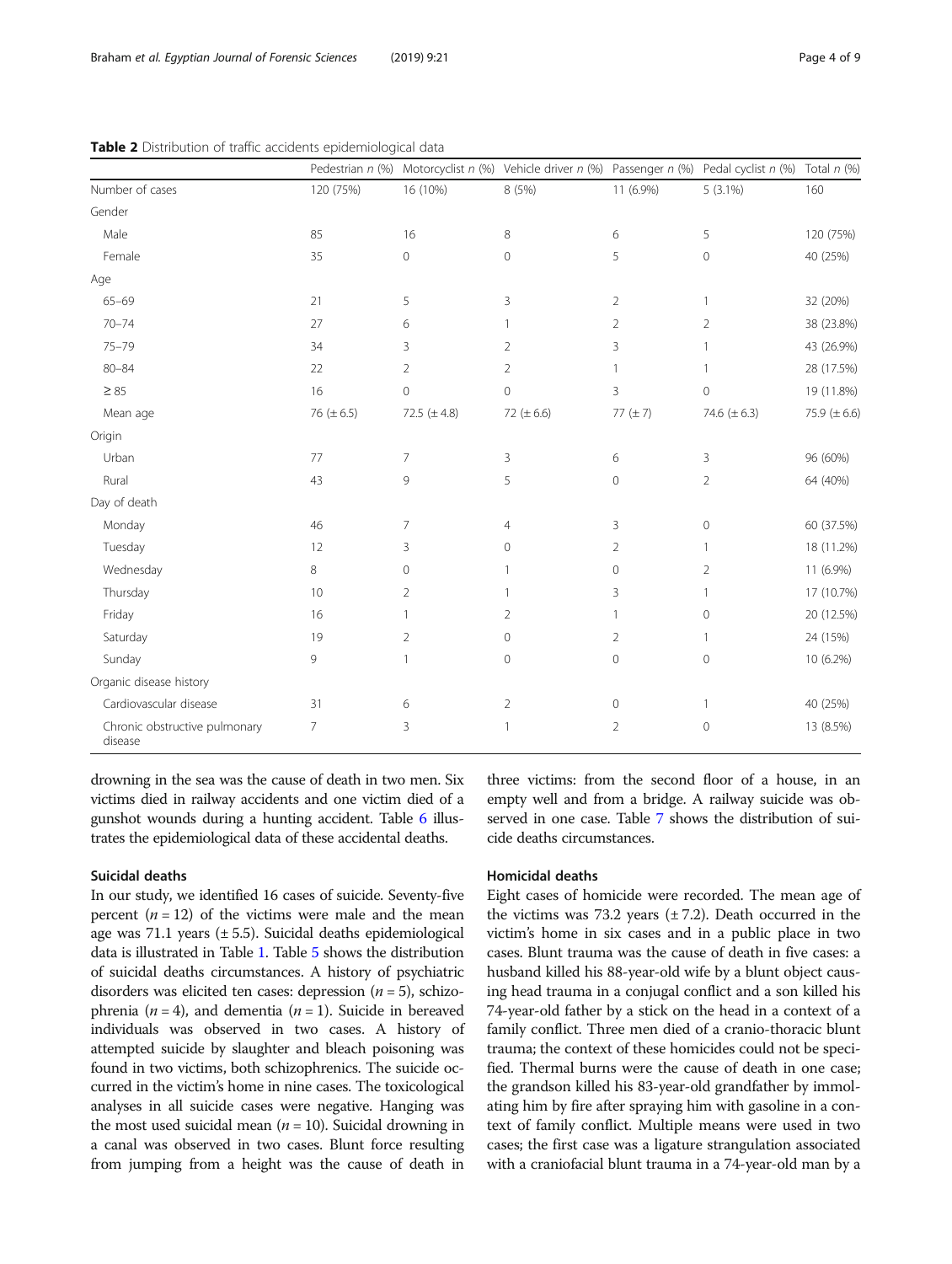<span id="page-4-0"></span>

| Table 3 Distribution of domestic accidents epidemiological data |  |  |
|-----------------------------------------------------------------|--|--|
|-----------------------------------------------------------------|--|--|

|                                   | Falls $n$ (%)  | Thermal<br>burns $n$ (%) | Carbon monoxide<br>poisoning n (%) | Total $n$ (%) |
|-----------------------------------|----------------|--------------------------|------------------------------------|---------------|
| Number of<br>cases                | 38 (58.4%)     | 20 (30.8%)               | 7 (10.8%)                          | 65            |
| Age                               |                |                          |                                    |               |
| $65 - 69$                         | 6              | 8                        | 3                                  | 17 (26.2%)    |
| $70 - 74$                         | 16             | 6                        | 1                                  | 23 (35.4%)    |
| $75 - 79$                         | 11             | $\overline{2}$           | $\overline{2}$                     | 15 (23.1%)    |
| $80 - 84$                         | 3              |                          | 1                                  | $4(6.1\%)$    |
| $\geq 85$                         | $\overline{2}$ | $\overline{4}$           |                                    | $6(9.2\%)$    |
| Gender                            |                |                          |                                    |               |
| Male                              | 28             | 13                       | $\overline{4}$                     | 45 (69.2%)    |
| Female                            | 10             | 7                        | 3                                  | 20 (30.8%)    |
| Marital status                    |                |                          |                                    |               |
| Single                            | 16             | 5                        | 1                                  | 22 (33.8%)    |
| Married                           | 14             | 12                       | 6                                  | 32 (49.2%)    |
| Divorced                          | 3              | 3                        |                                    | 6(9.3%)       |
| Widower                           | 5              | $\overline{\phantom{0}}$ |                                    | 5(7.7%)       |
| Season                            |                |                          |                                    |               |
| Spring                            | 10             | $\overline{2}$           |                                    | 12 (18.5%)    |
| Summer                            | 12             | 1                        |                                    | 13 (20%)      |
| Fall                              | 7              | $\overline{4}$           |                                    | 11 (16.9%)    |
| Winter                            | 9              | 13                       | 7                                  | 29 (44.6%)    |
| Cardiovascular<br>disease history | 11             | 5                        | 1                                  | 17 (26.2%)    |
| Mental disease history            |                |                          |                                    |               |
| Depression                        | 1              | $\overline{2}$           |                                    | 6 (9.2%)      |
| Dementia                          | 3              |                          |                                    |               |

Table 5 Distribution of thermal burns characteristics and circumstances

|                                        | n(%)      |
|----------------------------------------|-----------|
| Depth of burns                         |           |
| First-degree                           |           |
| Second-degree                          |           |
| Third-degree                           | 20 (100%) |
| Percentage of TBSA <sup>a</sup> burned |           |
| 20-29%                                 | 6(30%)    |
| 30-39%                                 | 8 (40%)   |
| 40-49%                                 | 2 (10%)   |
| 50-59%                                 | 1(5%)     |
| 60-69%                                 | 2 (10%)   |
| 70-80%                                 | 1(5%)     |
| <b>Burn sites</b>                      |           |
| Head and neck only                     |           |
| Trunk only                             |           |
| Pelvis only                            |           |
| Limbs only                             | 3(15%)    |
| Trunk and limbs                        | 5(25%)    |
| Head, neck, trunk, and limbs           | 12 (60%)  |
| Source of fire                         |           |
| <b>Brazier</b>                         | 11 (55%)  |
| Gas cylinder                           | 6(30%)    |
| Cigarette                              | 3 (15%)   |

a TBSA total body surface area

traffic and domestic accidents

Furthermore, we identified only one case where the manner of an unnatural death could not be determined. It was a man found charred in a forest.

family member in a context of family conflict. The second case was a manual strangulation associated with deep and extensive thermal burns and blunt head trauma in a 75-year-old man who witnessed a theft at a construction site on his way back home and was killed by the thief. Table [8](#page-5-0) shows the distribution of homicide circumstances.

#### Discussion

In Tunisia, from a legislative point of view, any violent or suspicious death poses an obstacle to the burial of the body and triggers a judicial inquiry and forensic autopsy with the aim of clarifying the cause of death and

Table 6 Epidemiological data of accidental deaths other than

Table 4 Distribution of falls circumstances

|                                        | n(%)       |
|----------------------------------------|------------|
| Traumatic injuries                     |            |
| Head trauma                            | 33 (87%)   |
| Pelvic trauma                          | 5 (13%)    |
| Place of fall: stairs inside the house | 38 (100%)  |
| Place of death                         |            |
| House                                  | 34 (89.5%) |
| Hospital                               | 4 (10.5%)  |
|                                        |            |

|                    | Gender        |               | n(%)       |
|--------------------|---------------|---------------|------------|
|                    | Male          | Female        |            |
| Workplace accident |               |               |            |
| Fall from height   | Β             | $\Omega$      | 5 (35.7%)  |
| Blunt trauma       | $\mathcal{P}$ | $\Omega$      |            |
| Drowning           | $\mathcal{P}$ | $\Omega$      | 2(14.3%)   |
| Railway accident   | 4             | $\mathcal{P}$ | 6(42.9%)   |
| Hunting accident   |               | 0             | $1(7.1\%)$ |
| total              | 12            | 2             | 14 (100%)  |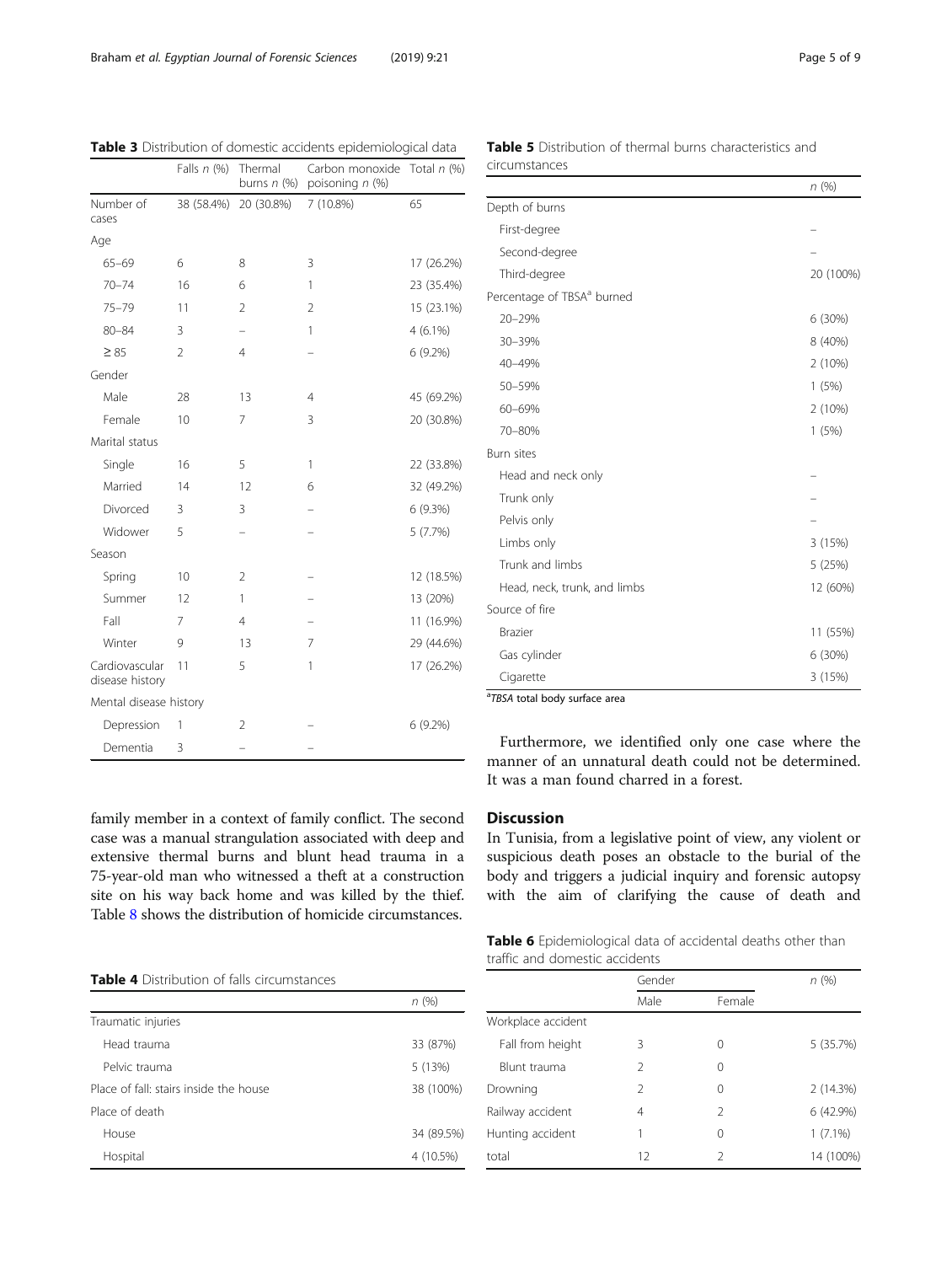<span id="page-5-0"></span>Table 7 Distribution of suicidal deaths circumstances

| Suicide circumstances              | n(%)       |
|------------------------------------|------------|
| Place                              |            |
| Private house                      | 9(56.3%)   |
| Public place                       | 4 (25%)    |
| Canal                              | 2(12.5%)   |
| Isolated place                     | $1(6.2\%)$ |
| Motive of suicide                  |            |
| Decompensation of a mental disease | 10 (62.5%) |
| Bereavement                        | 2(12.5%)   |
| Not specified                      | 4 (25%)    |
| Methods of suicide                 |            |
| Hanging                            | 10 (62.5%) |
| Fall from height                   | 3(18.8%)   |
| Drowning                           | 2 (12.5%)  |
| Train trauma                       | $1(6.2\%)$ |
| Psychiatric disorders              |            |
| Depression                         | 5 (31.2%)  |
| Schizophrenia                      | 4 (25%)    |
| Dementia                           | $1(6.2\%)$ |

determining the circumstances of its occurrence (Official Printing Office of the Republic of Tunisia [1957\)](#page-7-0). The unnatural deaths of elderly are, however, likely to be underestimated. It is because of advanced age and a chronic somatic history that clinicians will sign death certificates without the request for investigations and that autopsies will then not be practiced in several cases of suspicious deaths (Kumar and Verma [2014\)](#page-7-0).

Accidents account for the majority of unnatural deaths in elderly, followed by suicide and homicide (Kumar and Verma [2014](#page-7-0); Eilertsen et al. [2006](#page-7-0); Akar et al. [2014\)](#page-7-0). Several

Table 8 Distribution of homicide circumstances

| Homicide circumstances                                           | n(%)      |  |
|------------------------------------------------------------------|-----------|--|
| Place                                                            |           |  |
| Private house                                                    | 6 (75%)   |  |
| Public place                                                     | 2(25%)    |  |
| Motive of homicide                                               |           |  |
| Family conflict                                                  | 3 (37.5%) |  |
| Conjugal conflict                                                | 1 (12.5%) |  |
| Robbery                                                          | 1 (12.5%) |  |
| Not specified                                                    | 3 (37.5%) |  |
| Type of homicide                                                 |           |  |
| Blunt trauma                                                     | 5 (62.5%) |  |
| Multiple means: blunt trauma and mechanical asphyxia             | 1 (12.5%) |  |
| Multiple means: blunt trauma, burning and<br>mechanical asphyxia | 1 (12.5%) |  |
| Burning                                                          | 1 (12.5%) |  |
|                                                                  |           |  |

studies have focused on the safety of elderly people in public roads and suggest, through an analysis of risk factors, the establishment of means to protect them (Lucidi et al. [2014\)](#page-7-0). In addition, injuries in the elderly proved to be more lethal than in the younger population, as even minimal lesions can be fatal (Kuhne et al. [2005](#page-7-0)) (Nagy et al. [2000](#page-7-0)). Accidents also lead to longer hospital stays, greater morbidity, complications, and readmissions (Lucidi et al. [2014](#page-7-0)) (Kuhne et al. [2005](#page-7-0)) (Subzwari et al. [2009](#page-8-0)). Elderly are people with a history of chronic diseases whose prevalence increases with age, and other dysfunctions that can impede their control of driving and can impair their ability to adapt to ever-changing urban streets (Kuhne et al. [2005](#page-7-0)). Cognitive impairments such as environmental memorization, visual disturbances, and decreased mobility and reflexes are dysfunctions that can be responsible for these dramatic ends (Eilertsen et al. [2006;](#page-7-0) Lucidi et al. [2014](#page-7-0); Kuhne et al. [2005;](#page-7-0) Subzwari et al. [2009](#page-8-0)). Cognitive disorders were not described in our study for road accidents; however, sensory and motor impairments can be deduced from the presence of heavy and chronic antecedents. We observed that traffic accidents were more frequent on Monday but we could not determine the time of day at which they mostly occur. It has been reported, in a study conducted in Norway, that traffic accidents occur in the early morning and late afternoon due to a lower visibility (Eilertsen et al. [2006\)](#page-7-0). As in our study, it was reported that pedestrians were older than drivers (Eilertsen et al. [2006](#page-7-0)). It is to note that driving while intoxicated is rare among the elderly, unlike the young population (Eilertsen et al. [2006\)](#page-7-0). In our work, we have not seen any ethyl poisoning which is deleterious and plays an important role in the occurrence of traffic accidents but also drowning and falls (Eilertsen et al. [2006](#page-7-0)). This is probably due to the cultural and religious characteristics of our population, unlike other European studies. Unnatural deaths and specifically traffic accidents were higher in urban areas in this study. In contrast with these results were those obtained by Kumar and Verma in their study conducted in India (Kumar and Verma [2014\)](#page-7-0).

Accidental falls are the leading cause of morbidity and mortality in the elderly (Stevens et al. [2008;](#page-8-0) John and Koelmeyer [2001](#page-7-0)). However, this varies by year and country where the studies are done. These are also the most costly accidents for health systems (World Health Organization [2007;](#page-8-0) Alamgir et al. [2012\)](#page-7-0). The risk of falls increases with age (Alamgir et al. [2012](#page-7-0); Peel [2011\)](#page-8-0). The incidence would increase considerably particularly after the age of 80 (World Health Organization [2007](#page-8-0)). It is also described that falls would affect women more than men; this is explained by the difference in physical strength (Yoshida [2007](#page-8-0)) or comorbid conditions than women at the same age (World Health Organization [2007\)](#page-8-0). A significant number of deaths are secondary to pulmonary embolism or pneumonia, which are complications of bed rest and immobilization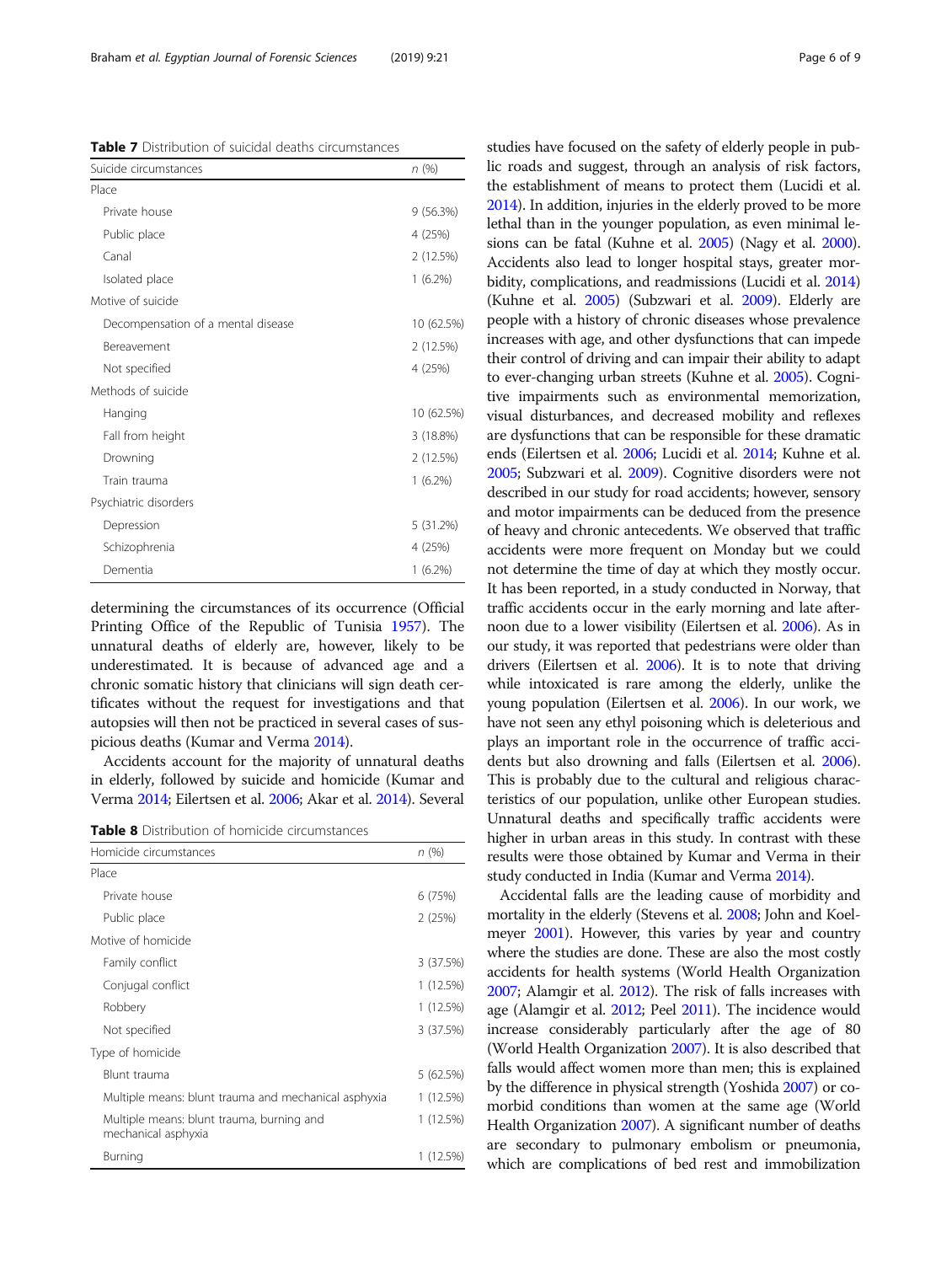due to fractures. These victims usually die in hospitals and their deaths can sometimes not be reported to the authorities leading to an underestimation of mortality due to falls (Eilertsen et al. [2006](#page-7-0)).

Burns with or without carbon monoxide poisoning accounted for 7.8% of the accidental deaths of elderly subjects in an American study (Homer et al. [2005](#page-7-0)) and 5.2% of deaths in a Norwegian study (Eilertsen et al. [2006\)](#page-7-0). They are described as the major cause of accidental death in the elderly (Zhu et al. [2000](#page-8-0)). It is generally held that the elderly are prone to burns because of age-related deterioration of judgment, cognition, and mobility (Liu et al. [2013\)](#page-7-0) and it has been shown that the installation of smoke detectors greatly reduces the occurrence of such accidents (Homer et al. [2005](#page-7-0)). Fire sources in our study were rudimentary heating or cooking means such as brazier used for burning charcoal, and gas cylinders feeding stoves. This is also the case for carbon monoxide poisoning that was due in our population to gas leaks from a brazier which continues to be increasingly involved in burns and accidental poisoning especially in winter. Presence of comorbid pathologies and a total area burned beyond 20% are positively correlated with death (Middelkoop and Vloemans [2015\)](#page-7-0). Burns often affect the extremities including the hands, followed by the head and neck and then the trunk. They occur at home, as in cases of falls and poisoning, because elderly spend more time at home because of decrease in activity after retirement and are therefore more prone to domestic accidents. Furthermore, these accidents occur particularly in winter; this is related to the use of heating means such as charcoal or kerosene, as reported in the study conducted in China by Liu et al. [\(2013\)](#page-7-0).

The poisoning of the elderly, unlike our study, is reported to be more often suicidal than accidental in studies carried out in India and Norway (Kumar and Verma [2014](#page-7-0); Eilertsen et al. [2006](#page-7-0)). We observed that accidental poisoning was especially caused by carbon monoxide and due the increased use of braziers in winter. In Turkey, Akar et al. ([2014](#page-7-0)) found that carbon monoxide poisoning was the second cause of death in the elderly after traffic accidents, with 21.7% and 37.7% respectively. It is noteworthy that the fatal work-related accidents of the elderly found in our study are a rare entity and very little studied in the literature. This is a rather unusual cause of death in this population, the majority of whom are retired.

The suicides of the elderly are found to be more radical, more violent, with a stronger intention (Bergman Levy et al. [2011\)](#page-7-0). Non-violent means are drug poisoning, carbon monoxide poisoning, and vital submersions found more often in young people (Pitkälä et al. [2000\)](#page-8-0). Hanging is the most commonly used method, followed by firearms or drug poisoning according to studies carried out in Norway and Finland (Eilertsen et al. [2006](#page-7-0); Pitkälä et al. [2000\)](#page-8-0). This is explained by the easy accessibility of hanging (Chan et al. [2007\)](#page-7-0). Suicide occurs most often in the victim's home and less frequently in public places or rest centers according to a study from Turkey (Akar et al. [2014](#page-7-0)). Male gender, retirement, social isolation, and psychiatric and somatic pathologies are predisposing factors (Akar et al. [2014](#page-7-0); Pitkälä et al. [2000;](#page-8-0) Nomura et al. [2016](#page-7-0)). Neoplastic and neurological pathologies are particularly associated with a high risk of suicide (Pitkälä et al. [2000](#page-8-0)). Depressive disorders are more prevalent while addictive behaviors such as alcohol abuse are less common (Pitkälä et al. [2000](#page-8-0)). In addition, elderly people rarely reported suicidal thoughts to those around them. On the other hand, they present themselves to their treating physicians shortly before suicide with sleep disorder, anxiety, or depressive symptoms, which should not be trivialized. The diagnosis of a psychiatric pathology and the initiation of a treatment is indeed an effective means of prevention (Avci et al. [2017\)](#page-7-0). Suicidal intoxications have not been observed in our work; the most frequently found toxic agents for some authors are antidepressants (Eilertsen et al. [2006](#page-7-0)) and for others carbamate and organophosphates (Kumar and Verma [2014\)](#page-7-0).

The vulnerability of the elderly makes them also exposed to violence and homicide (Coelho et al. [2010](#page-7-0)). It is mistakenly assumed that they are respected in society and that they are protected in view of their age (Krienert and Walsh [2010\)](#page-7-0). This phenomenon is increasingly encountered but still little studied (Krienert and Walsh [2010](#page-7-0)). Some American studies have shown a predominance of homicides by firearms, much less accessible in our country, with 50% of cases followed by blunt objects, then sharp tools, and finally mechanical asphyxia (Krienert and Walsh [2010](#page-7-0); Collins and Presnell [2006\)](#page-7-0). Another study from Portugal found a predominance of cranial and thoracic trauma by blunt object, as in our work, followed by sharp objects and then firearms (Coelho et al. [2010](#page-7-0)). Homicides occur most often in the victim's home and in the context of theft (Coelho et al. [2010](#page-7-0); Krienert and Walsh [2010](#page-7-0); Falzon and Davis [1998\)](#page-7-0). In our study, it was family conflicts that motivated half of the homicides. It is reported that men are more at risk than women, more likely to be killed by strangers, while women are more frequently assaulted by a member of the family (Coelho et al. [2010](#page-7-0)). The mean age of the victims in our study was similar to that found in the literature (Coelho et al. [2010](#page-7-0)). It is important to note that the elderly in Tunisia have recently received special protection under the law, with an increase in the sentences for violence and crimes against them, as they are considered vulnerable due to advanced age (Official Printing Office of The Republic of Tunisia [2017\)](#page-8-0).

The strength of our study is that it was carried on a representative sample of the Tunisian population. It determines the unnatural manner and causes of death in the elderly and analyzes the circumstances and epidemiological characteristics of these deaths. It allows to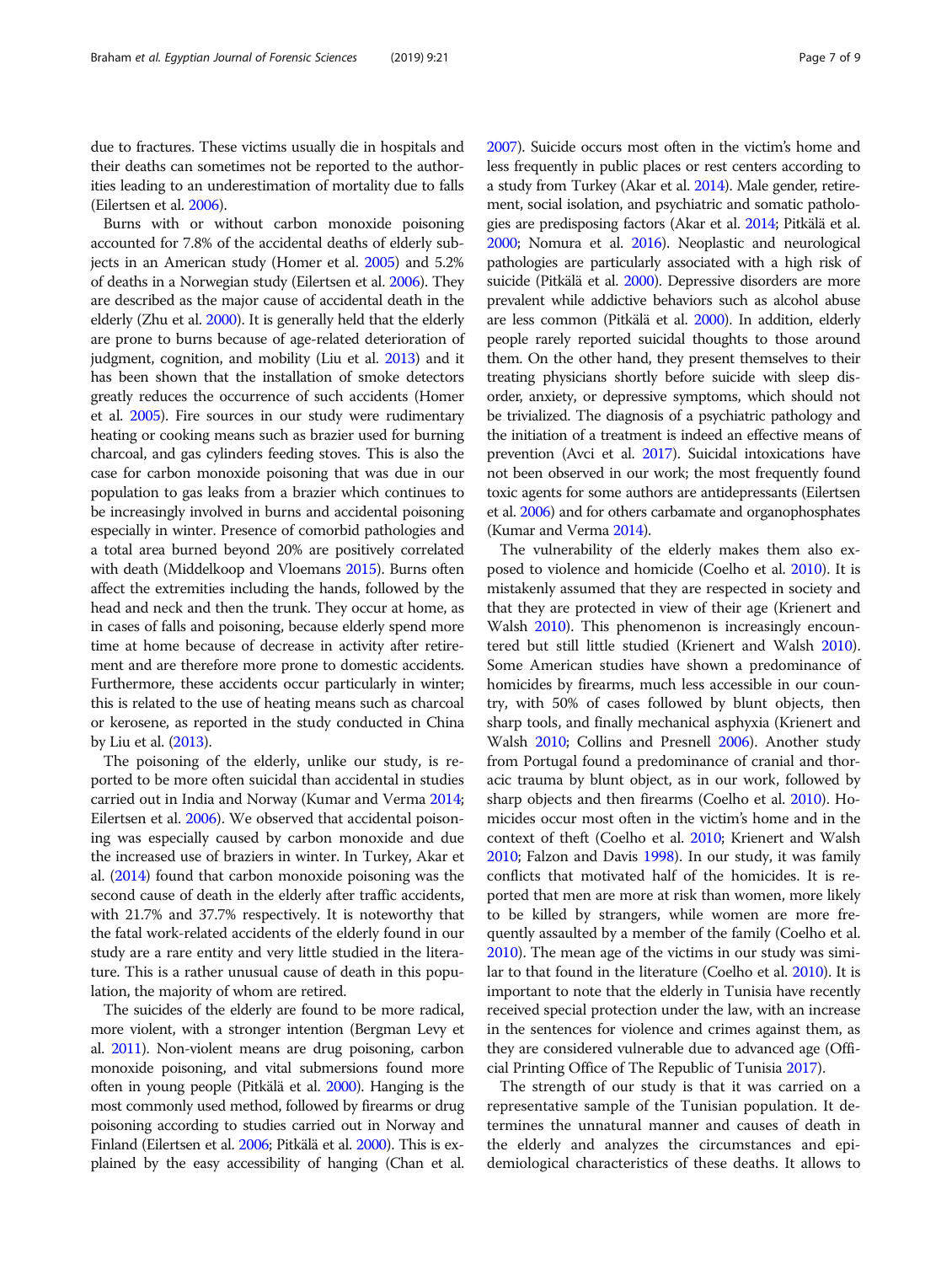<span id="page-7-0"></span>compare our data with international literature and it permits to carry out prevention strategies in order reduce the mortality of these vulnerable individuals. The most important limitation of this study is that the number of unnatural deaths may be underestimated due to cases that can be misclassified as natural deaths and that were not referred to the department of Legal medicine. Another limitation is that our study is retrospective, data were sometimes missing, and some information could not be specified.

#### Conclusion

Our study shows that elderly people are exposed, due to physiological, behavioral, environmental, and contextual factors, to unnatural deaths, particularly accidental deaths. In our aging population, as elsewhere in the world, we will increasingly face these accidents but also, less frequently, suicides and homicides. It should be mentioned that there are other causes of death described in the literature but not found in our population, such as hypothermia, drug poisoning, and medical malpractice, as well as other places of death such as nursing homes or detention centers. Our study identified several aspects similar to international research, with nevertheless particularities such as traumatic deaths in the workplace that are rare and poorly described or accidental carbon monoxide poisoning following the use of the charcoal brazier in confined spaces. Autopsies provide important statistical data on the causes and manners of death that can be used for preventive strategies. For instance, actions must be carried out on the maintenance of public roads and raising awareness among public road users. Preventive measures should also include home improvement to help the elderly avoid accidental falls, installing smoke detectors, and the non-use of defective or rudimentary heating. The specialization of care for the elderly on the somatic or psychiatric level given the specific needs should be considered as well.

#### Acknowledgments

None.

#### Funding

This research received no specific grant from any funding agency in the public, commercial, or not-for-profit sectors.

#### Availability of data and materials

The datasets analyzed during the current study are available from the corresponding author on reasonable request.

#### Authors' contributions

All authors have equally participated in this work. All authors read and approved the final manuscript.

#### Ethics approval and consent to participate

Ethical approval was declared by the ethics committee of the Faculty of Medicine, University Tunis El Manar, Tunis, Tunisia.

#### Consent for publication

Not required by the ethics committee.

#### Competing interests

The authors declare that they have no competing interests.

#### Publisher's Note

Springer Nature remains neutral with regard to jurisdictional claims in published maps and institutional affiliations.

#### Received: 5 September 2018 Accepted: 21 April 2019 Published online: 14 May 2019

#### References

- Akar T, Karapirli M, Akcan R, Demirel B, Akduman B, Dursun AZ, Sari S, Özkök A (2014) Elderly deaths in Ankara, Turkey. Arch Gerontol Geriatr 59:398–402. <https://doi.org/10.1016/j.archger.2014.05.005>
- Alamgir H, Muazzam S, Nasrullah M (2012) Unintentional falls mortality among elderly in the United States: time for action. Injury 43:2065–2071. [https://doi.](https://doi.org/10.1016/j.injury.2011.12.001) [org/10.1016/j.injury.2011.12.001](https://doi.org/10.1016/j.injury.2011.12.001)
- Avci D, Selcuk KT, Dogan S (2017) Suicide risk in the hospitalized elderly in Turkey and affecting factors. Arch Psychiatr Nurs 31:55–61. [https://doi.org/10.](https://doi.org/10.1016/j.apnu.2016.08.002) [1016/j.apnu.2016.08.002](https://doi.org/10.1016/j.apnu.2016.08.002)
- Bergman Levy T, Barak Y, Sigler M, Aizenberg D (2011) Suicide attempts and burden of physical illness among depressed elderly inpatients. Arch Gerontol Geriatr 52:115–117. <https://doi.org/10.1016/j.archger.2010.02.012>
- Chan J, Draper B, Banerjee S (2007) Deliberate self-harm in older adults: a review of the literature from 1995 to 2004. Int J Geriatr Psychiatry 22:720–732. <https://doi.org/10.1002/gps.1739>
- Coelho L, Ribeiro T, Dias R, Santos A, Magalhães T (2010) Elder homicide in the north of Portugal. J Forensic Legal Med 17:383–387. [https://doi.org/10.1016/j.](https://doi.org/10.1016/j.jflm.2010.05.010) iflm.2010.05.010
- Collins KA, Presnell SE (2006) Elder Homicide. Am J Forensic Med Pathol 27:183– 187. <https://doi.org/10.1097/01.paf.0000203268.30433.01>
- Eilertsen HH, Lilleng PK, Maehle BO, Morild I (2006) Unnatural death in the elderly a forensic study from Western Norway. Forensic Sci Med Pathol 3:23–31. <https://doi.org/10.1385/Forensic>
- Falzon AL, Davis GG (1998) A 15 year retrospective review of homicide in the elderly. J Forensic Sci 43:16148J. <https://doi.org/10.1520/JFS16148J>
- Homer CD, Engelhart DA, Lavins ES, Jenkins AJ (2005) Carbon monoxide-related deaths in a metropolitan county in the USA: an 11-year study. Forensic Sci Int 149:159–165. <https://doi.org/10.1016/j.forsciint.2004.06.012>
- John SM, Koelmeyer TD (2001) The forensic pathology of nonagenarians and centenarians: do they die of old age? (the Auckland experience). Am J Forensic Med Pathol 22:150–154. [https://doi.org/10.1097/00000433-](https://doi.org/10.1097/00000433-200106000-00007) [200106000-00007](https://doi.org/10.1097/00000433-200106000-00007)
- Krienert JL, Walsh JA (2010) Eldercide: a gendered examination of elderly homicide in the United States, 2000-2005. Homicide Stud 14:52–71. [https://](https://doi.org/10.1177/1088767909352736) [doi.org/10.1177/1088767909352736](https://doi.org/10.1177/1088767909352736)
- Kuhne CA, Ruchholtz S, Kaiser GM, Nast-Kolb D, Working group on multiple trauma of the German society of trauma (2005) Mortality in severely injured elderly trauma patients—when does age become a risk factor? World J Surg 29:1476–1482. <https://doi.org/10.1007/s00268-005-7796-y>
- Kumar S, Verma A (2014) A study of elderly unnatural deaths in medico-legal autopsies at Lucknow locality. Med Sci Law 54:127–131. [https://doi.org/10.](https://doi.org/10.1177/0025802413502783) [1177/0025802413502783](https://doi.org/10.1177/0025802413502783)
- Liu Y, Chen J-J, Crook N, Yu R, Xu X-W, Cen Y (2013) Epidemiologic investigation of burns in the elderly in Sichuan Province. Burns 39:389–394. [https://doi.org/](https://doi.org/10.1016/j.burns.2012.04.012) [10.1016/j.burns.2012.04.012](https://doi.org/10.1016/j.burns.2012.04.012)
- Lucidi F, Mallia L, Lazuras L, Violani C (2014) Personality and attitudes as predictors of risky driving among older drivers. Accid Anal Prev 72:318–324. <https://doi.org/10.1016/j.aap.2014.07.022>
- Middelkoop E, Vloemans AFPM (2015) Response to burns in the elderly: what is pathophysiology and what is physiology? EBioMedicine 2:1314–1315
- Nagy KK, Smith RF, Roberts RR, Joseph KT, An GC, Bokhari F, Barrett J (2000) Prognosis of penetrating trauma in elderly patients: a comparison with younger patients. J Trauma 49:190–3-4
- National Institute of Statistics Tunisia- Institut National de la Statistique—Tunisie (2014). <http://www.ins.nat.tn>
- Nomura M, McLean S, Miyamori D, Kakiuchi Y, Ikegaya H (2016) Isolation and unnatural death of elderly people in the aging Japanese society. Sci Justice 56:80–83. <https://doi.org/10.1016/j.scijus.2015.12.003>
- Official Printing Office of the Republic of Tunisia. Official Gazette n°102 of August 1st, 1957. Law n°1957–3 on civil status